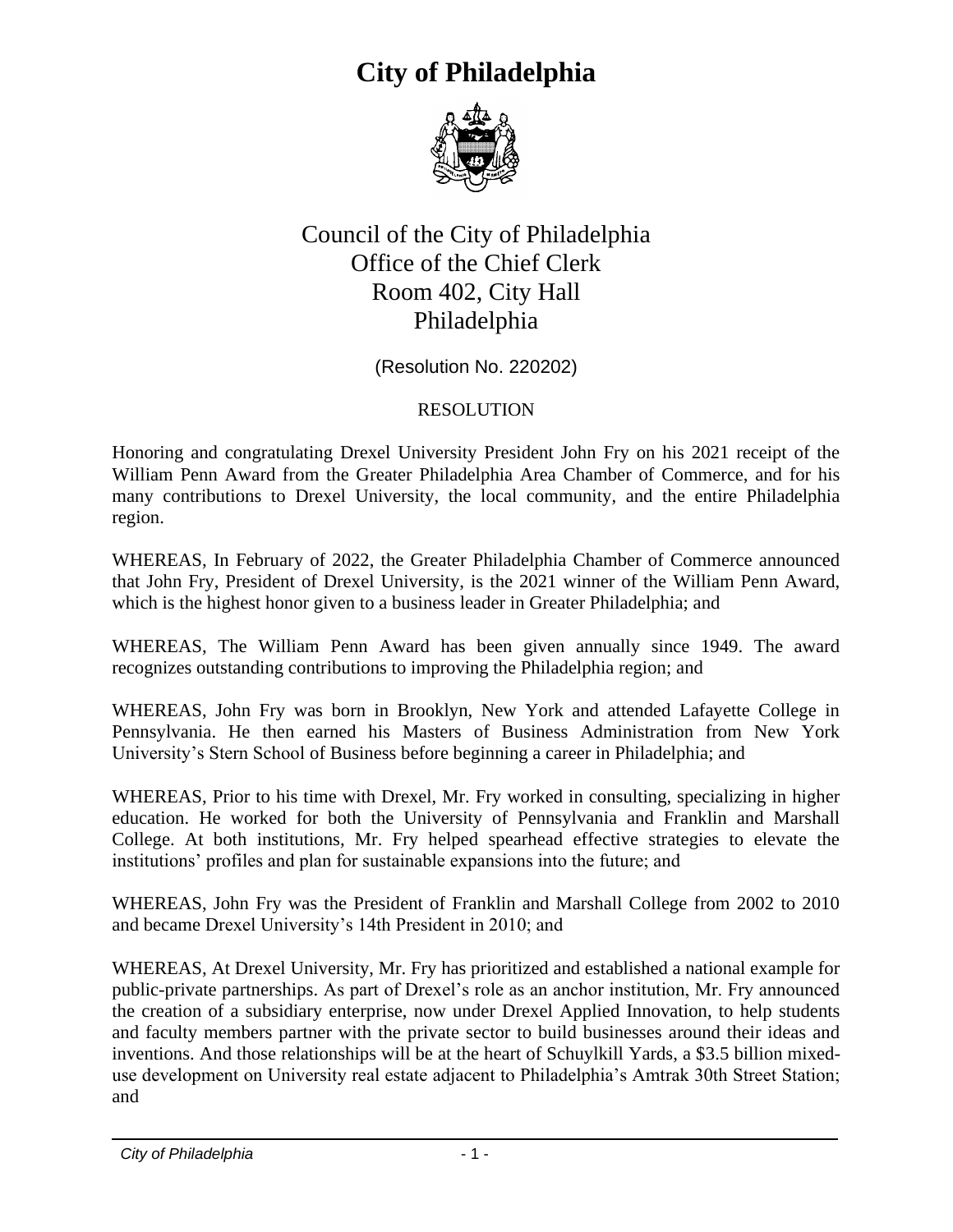*RESOLUTION NO. 220202 continued*

WHEREAS, John Fry has championed major neighborhood revitalization projects and extensive economic development programs around Drexel University's campus. In addition to major projects like the creation of the Dornsife Center for Neighborhood Partnerships as a University extension center in the Mantua neighborhood, Mr. Fry has also fostered partnerships to support neighborhood schools near the University; and

WHEREAS, Mr. Fry has also negotiated a groundbreaking affiliation with the Academy of Natural Sciences of Philadelphia, launched the Charles D. Close School of Entrepreneurship to foster entrepreneurial learning, and forged a series of academic and research partnerships to enhance Drexel's global connections in China, Turkey, Israel, Brazil, Chile, India and South Korea; and

WHEREAS, In addition to leading Drexel University, Mr. Fry serves on the boards of the Federal Reserve Bank of Philadelphia, Advanced Functional Fabrics of America, the Kresge Foundation, the Wistar Institute, Lafayette College and the Philadelphia Orchestra Association; and

WHEREAS, Mr. Fry also served two years as Chairman of the Chamber of Commerce for Greater Philadelphia, concluding his tenure in October 2018; now, therefore, be it

RESOLVED, THAT THE CITY COUNCIL OF PHILADELPHIA, Does hereby honor and congratulate Drexel University President John Fry on his 2021 receipt of the William Penn Award from the Greater Philadelphia Area Chamber of Commerce, and for his many contributions to Drexel University, the local community, and the entire Philadelphia region.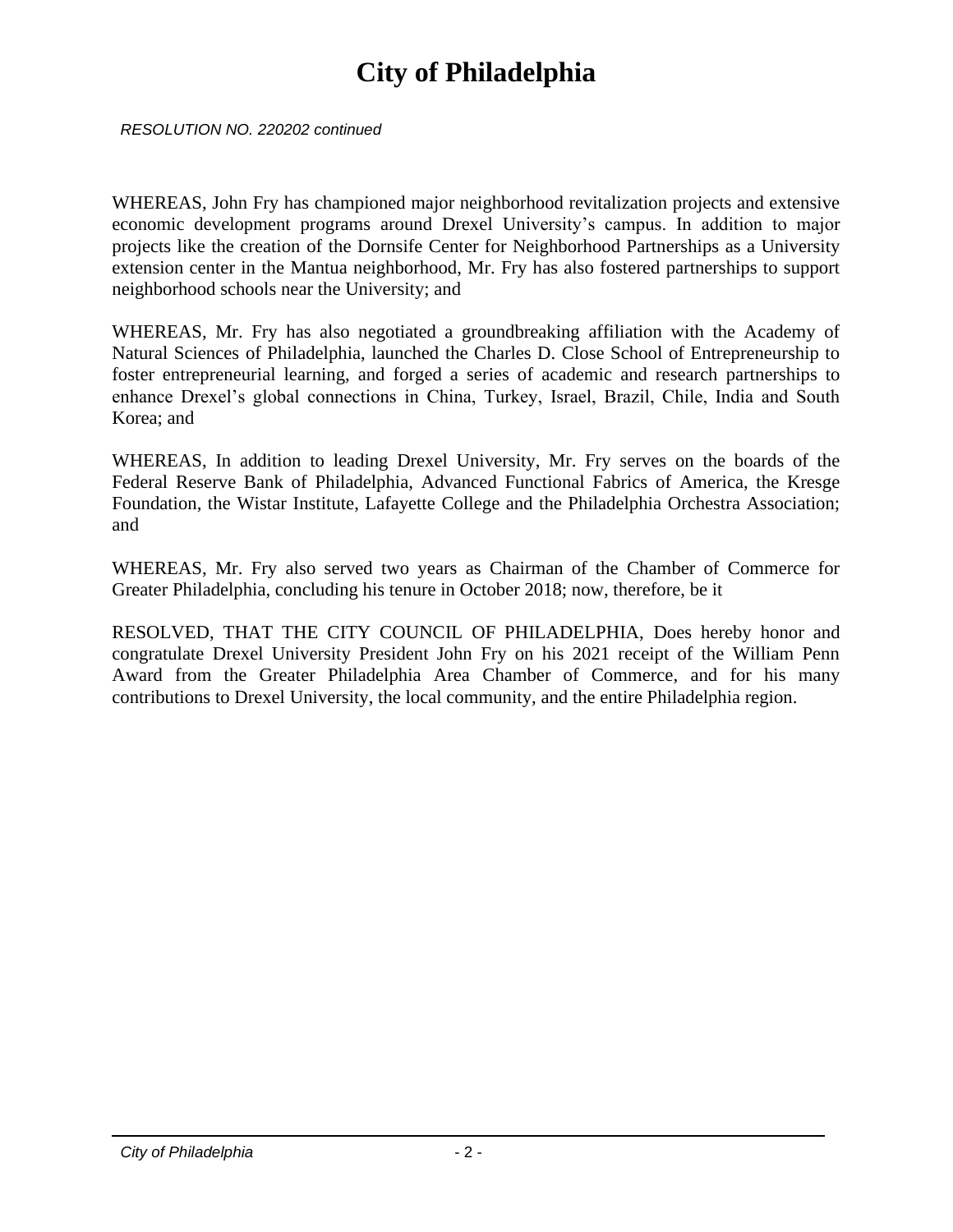*RESOLUTION NO. 220202 continued*